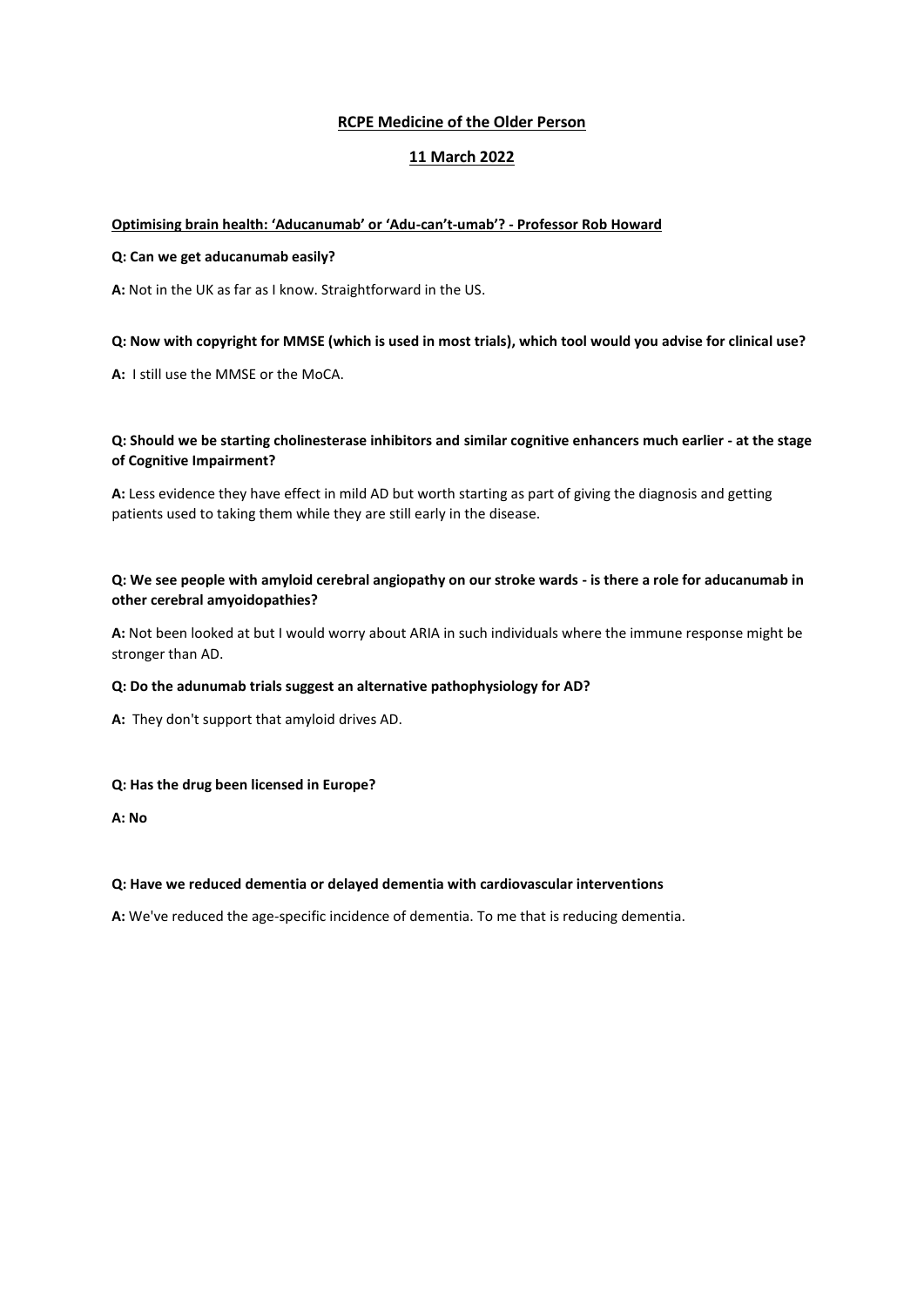### **Parkinson's disease (PD) and acute illness - Dr Edward Richfield**

# **Q: I find that referral to SLT when concerns re dysphagia frequently results in a 'nil by mouth' status for days on end - where does the balance lie then? safety from aspiration vs disempowering patients with regards to food/drink/tablets?**

A: I think this requires discussion with SLT, how bad is the risk and do we think there is a reversible precipitant? If yes, then NGT likely the right thing, with a clear time frame for review, accepting that the swallow unlikely to recover completely and ay be in a EDAR scenario eventually. There are degrees of EDAR risk, so some recovery may still be important and prevent catastrophic swallow which also removes pleasure from eating. Of course a balance and needs to be aligned with patient wishes.

# **Q: Given the risks of anticholinergics for patients with PD (and others) how do you manage overactive bladder problems in these patients?**

A: I tend to use a modern anticholinergic first that doesn't cross BBB, but still counsel about risk to cognition and to be alert for this. So....Trospium, Tolteradine or solifenacin. I believe trospium has best evidence for not crossing BBB so I go there forst, unless worried about other systemic anticholinergic effects as solifenacin is most specific for the bladder.

## **Osteoporosis - Dr Veronica Lyell**

## **Q: In what clinical situations do you feel prophlaxis is inappropriate? Advanced old age? Multiple comorbidities? Immobility?**

**A:** reductions in fracture risk start from abut 6 months, so if life expectancy confidently below that, I wouldn't start. But although 50% of men admitted to hospital won't survive a year, they are hard to distinguish from those who will. And background population mortality doesn't reach 50% a year until 104 years of age. So I err on side of treatment if tolerable. However, if renal function precludes bisphosphonates and comorbidities/immobility make monitoring and delivery of denosumab disproportionate, I then use vit D prophylaxis only.

### **Q: In younger/fitter people, how frequently BMD should be monitored by DXA?**

**A:** In general every 3-5 years, but might be sooner if clinical risk factors change, or a fracture occurs on treatment after a year.

## **Q: If there is a several weeks / months delay before IV Zol can be given in the community, should we start oral therapy in the meantime?**

**A:** Yes, that is very appropriate, assuming no CI. And consider supporting moves to improve access to iv zol services.

### **Q: Would you consider myeloma screen in patients with fragility fractures despite not having hypercalcemia, anemia or renal impairment?**

**A:** In younger patients, esp men, without alternative contributors, probably yes, though the yield is obviously lower the fewer pointers there are.

## **Q: How strong is the case for using teriparetide to treat spinal osteoporisis in men who have not yet had a vertebral fracture?**

**A:** I understand the evidence base for fracture reduction is low due to short studies, but likely equivalent to women. However, NICE guidance limits it to: men who are 65 years or older and have a T-score of -4.0 SD or below, or a Tscore of –3.5 SD or below plus more than two fractures, or who are aged 55– 64 years and have a T-score of –4 SD or below plus more than two fractures. i.e. can only use in extreme low BMD if have not fractured. no distinction is made between vertebral and appendicular fractures in accessing treatment however.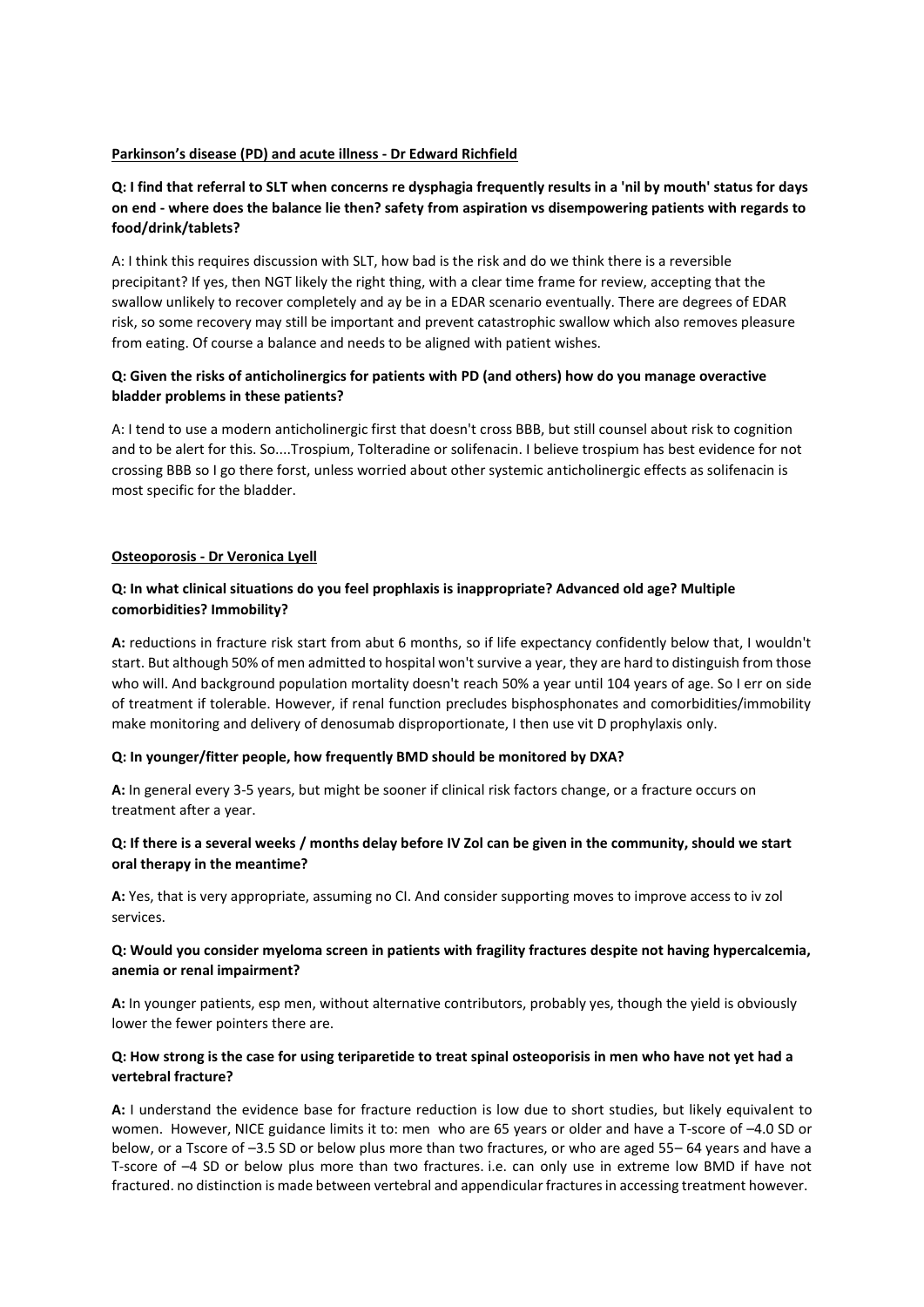### **Q: Should there be overlap between denusomab and BP when denusomab treatment is ending?**

**A:** I believe the ZOLARMAB trial is looking at this. Currently recommendations would be for BP at approx 6 months post last D'mab dose (ie as it is wearing off)

#### **End stage renal disease - Professor Edwina Brown**

#### **Q: What about complications with PD in frail elderly, eg infections peritonitis etc at home?**

**A:** Peritonitis rates with assisted PD in my own unit experience are no different to the whole patient group. The literature is varied with some studies showing higher infection rates and others lower compared to younger patients

#### **Q: How many hours does it take? Is it overnight?**

**A:** Model of supportive assisted CAPD requires 2 manual exchanges done during the day time; each exchange takes 30-40 minutes. Assisted PD can also be provided as automated PD (APD) with a cycling machine - the patient is then on the machine for an average of 9 hours; some are dependent on assistant visits for connection and disconnection, others may have family to help with connection and/or disconnection and the assistant just sets up the machine

#### **Unintentional weight loss - Professor Margot Gosney**

#### **Q: How robust is serum albumen as a measure in assessment of patients with unintentional weight loss?**

**A:** Albumin is generally pretty unreliable unless it is very low. Prealbumin is much more reliable but not measured routinely. Albumin may raise in acute illness so don't be fooled by a normal albumin if someone looks malnourished.

#### **Q: What is your approach to investigation of unintentional weight loss?**

**A:** Diagnose it first. Carefully quantify it and then look for cause. Remember that weight loss despite a good appetite triggers the need to exclude, DM, thyrotoxicosis and malabsorption. Other weight loss without a good appetite triggers a search for physical or psychological causes. Look carefully at number of calories consumed and then start to try to reverse.

**Q: When I was a junior doc, I could just ask for a cooked breakfast for a patient. Now I have to go through a dietician, presumably for cost reasons, and someone has to go get it separately by which time it is cold. In a time of more and more financial pressures, how do we prioritize food?**

**A:** We all need to push hard to work as a team including kitchen staff and porters. There is no easy answer just keep asking difficult questions and eventually people do take notice. I take menus and food to important meetings. Nothing like a senior member of staff serving hospital food to a government minister!

#### **Q: What would you recommend; 5-6 small portions over the day or 3 meals with snacks?**

**A:** 5-6 small portions. No one ever eats a full meal. They need to be varied and be seen as important as a medicine round.